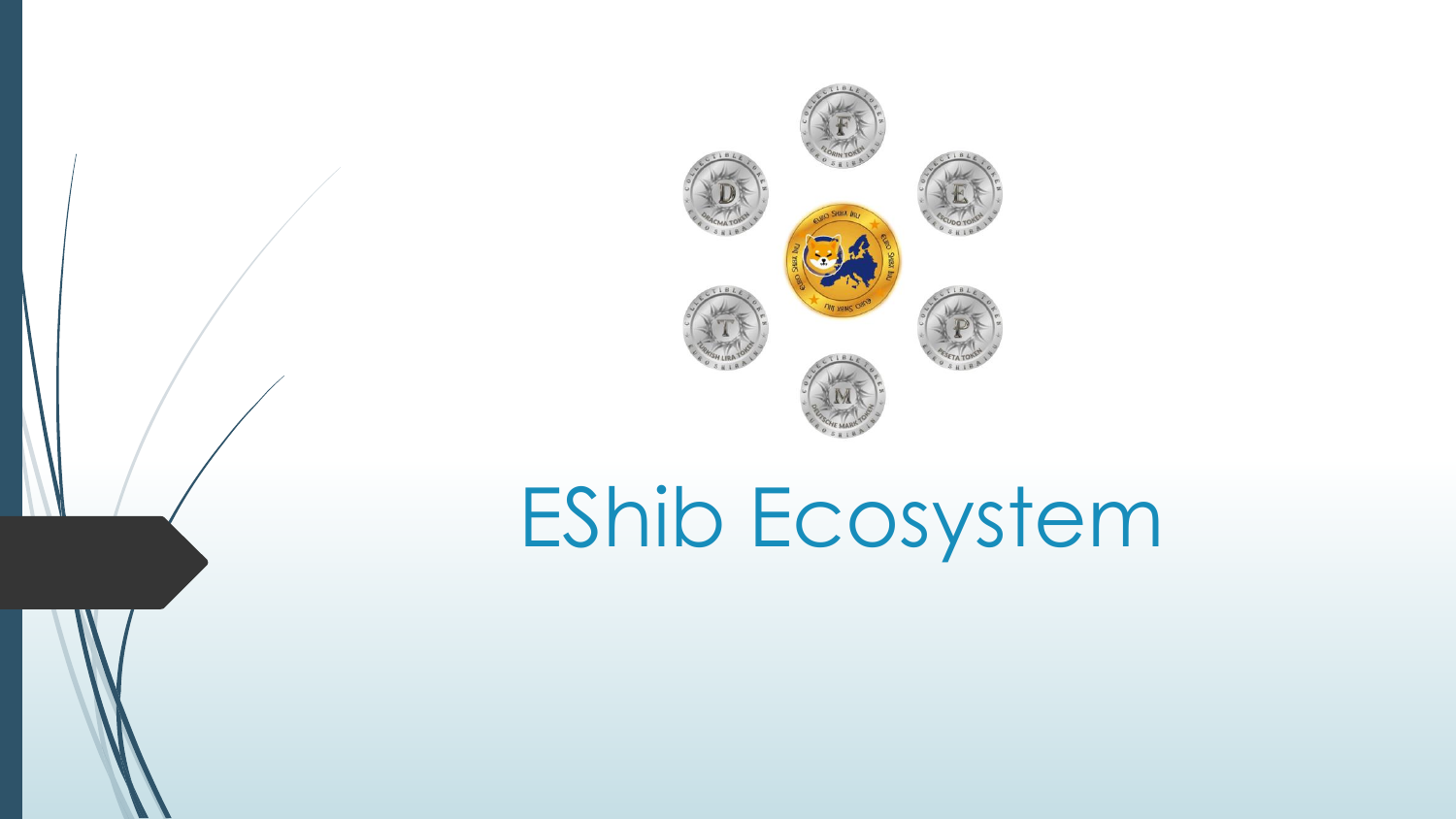## **!! New EShib Ecosystem token Launch !!**

#### **!! Congratulations #EShibArmy!!**

Today we celebrate 4 months since our birth!

During these 4 months, we have been looking for solutions to give more security and support to our project. For that we have decided to launch our own Ecosystem Token.

#### ➢ **What is our ecosystem for?**

As you all know, we are receiving a small percentage of \$EShib tokens with each transaction.

With the new tokens we will receive another small part in BNB, commissions that will be used for marketing, repurchase of \$EShib tokens, Charity, Creation of liquidity in Pancakeswap (by pairing with the \$EShib tokens that we have in possession), listing on large platforms CEX, etc.

In this way we will prevent the team from selling \$EShib and thus continue to increase the price of our token.

The new \$EShib Ecosystem gives a new opportunity to the entire community to start from the starting point of the launch of a new token and get good benefits during its trajectory.

The next step will be the creation of our own EShibSwap platform, in order to add value and utility to our ecosystem.



#### **[www.eshib.es](http://www.eshib.es/)**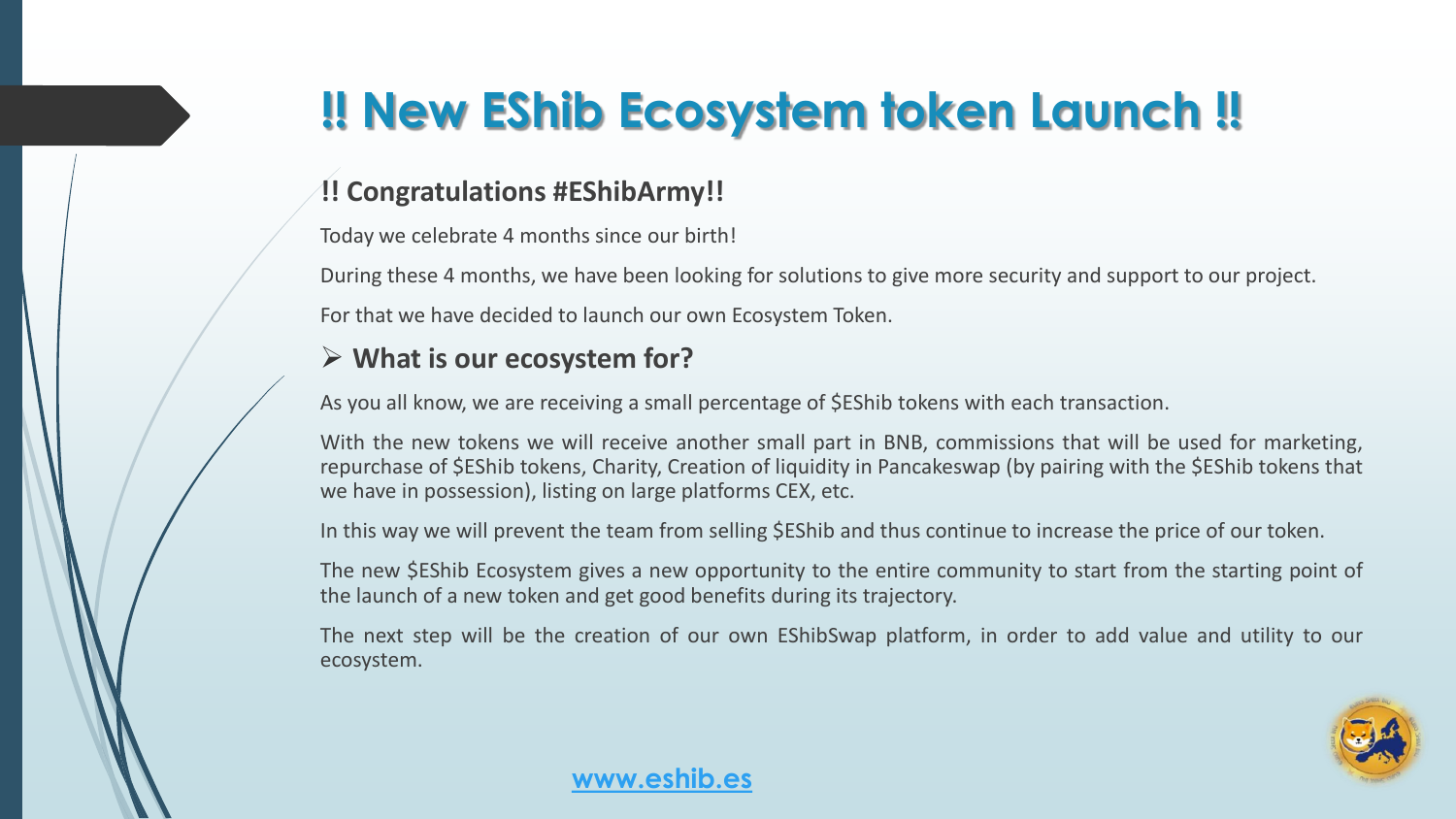### Ecosystem Wallets

The wallets that will receive the tokenomics are:

- ➢ **Charity Wallet:**
	- 0x40d5693f2c366934AdE1CCE1ceA5d7623d469219
- ➢ **Marketing Wallet:**
	- 0xA57f1228FBa77254d738300c1046cEa8E56c9522
- ➢ **Wallet Liquidity for PancakeSwap:**
	- 0x0F1B9A9b6625Fd67bedAfa7cd1AC616eB4fA5b5b